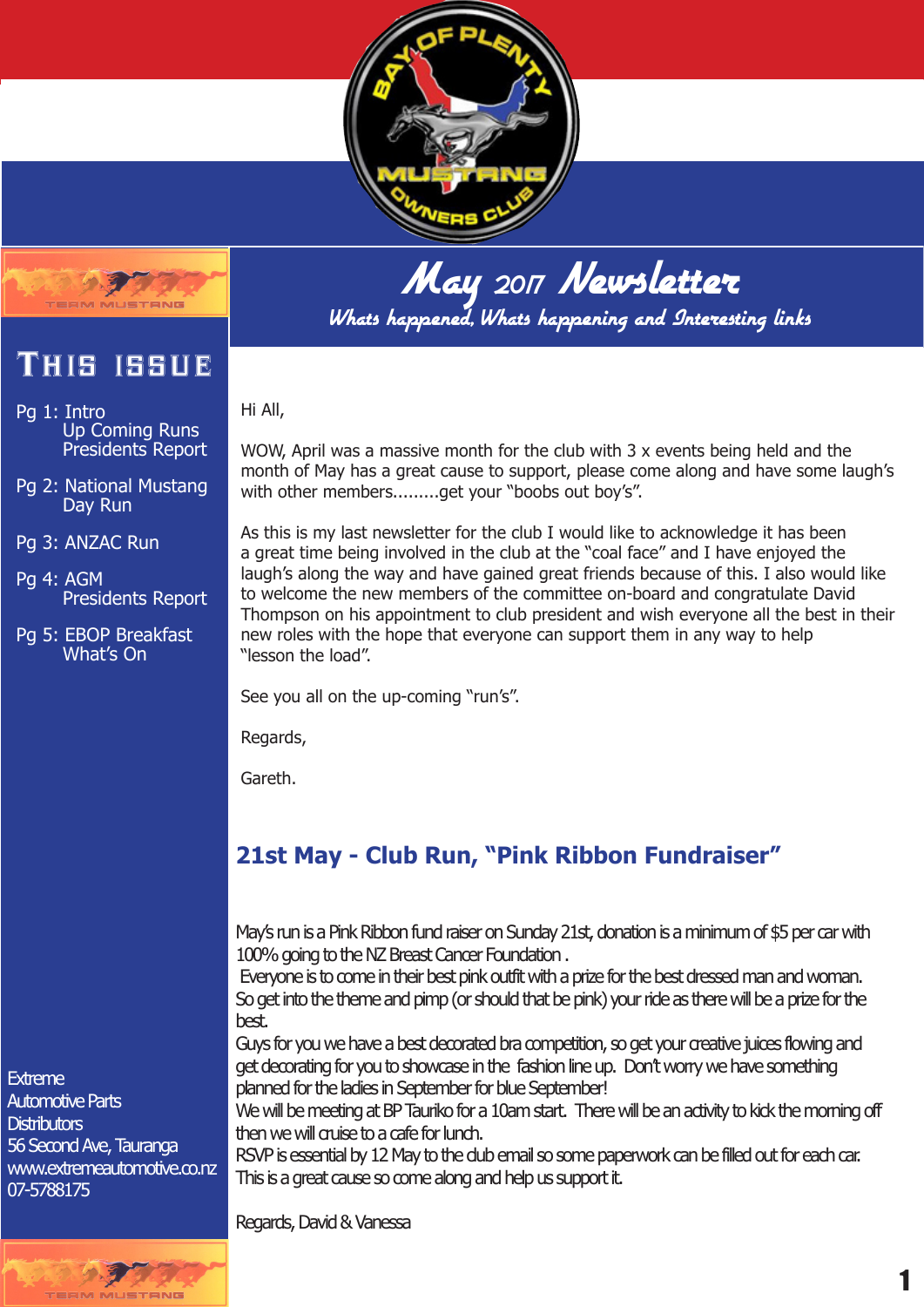#### National Mustang Day

## **National Mustang Day Run 17th April**

We all meet at the Bethlehem Hall in preparation for our "mystery run", the weather to the coast looked nice while the black clouds over the Kaimai Ranges weren't as favourable.......fingers crossed we weren't heading over the hill?

Our destination was revealed with a quick briefing and we were off to the Bowentown camp ground for a park up and a picnic lunch.

22 Cars cruised the highway to Bowentown and we were meet at the gate by Gillian and her lovely smile. We all set up our chairs and got stuck into lunch, the usual banter was flowing and good times were had. A couple of new club members had joined in and kindly gave us a quick run down on their cars and themselves......welcome to the club and we hope to see you more often.

Happy Birthday Mustang!

Regards, Gareth





Extreme Extreme Automotive Parts Automotive Parts Distributors Distributors 56 Second Ave, Tauranga www.extremeautomotive.co.nz 56 Second Ave, Taurangawww.extremeautomotive.co.nz 07-5788175 07-5788175

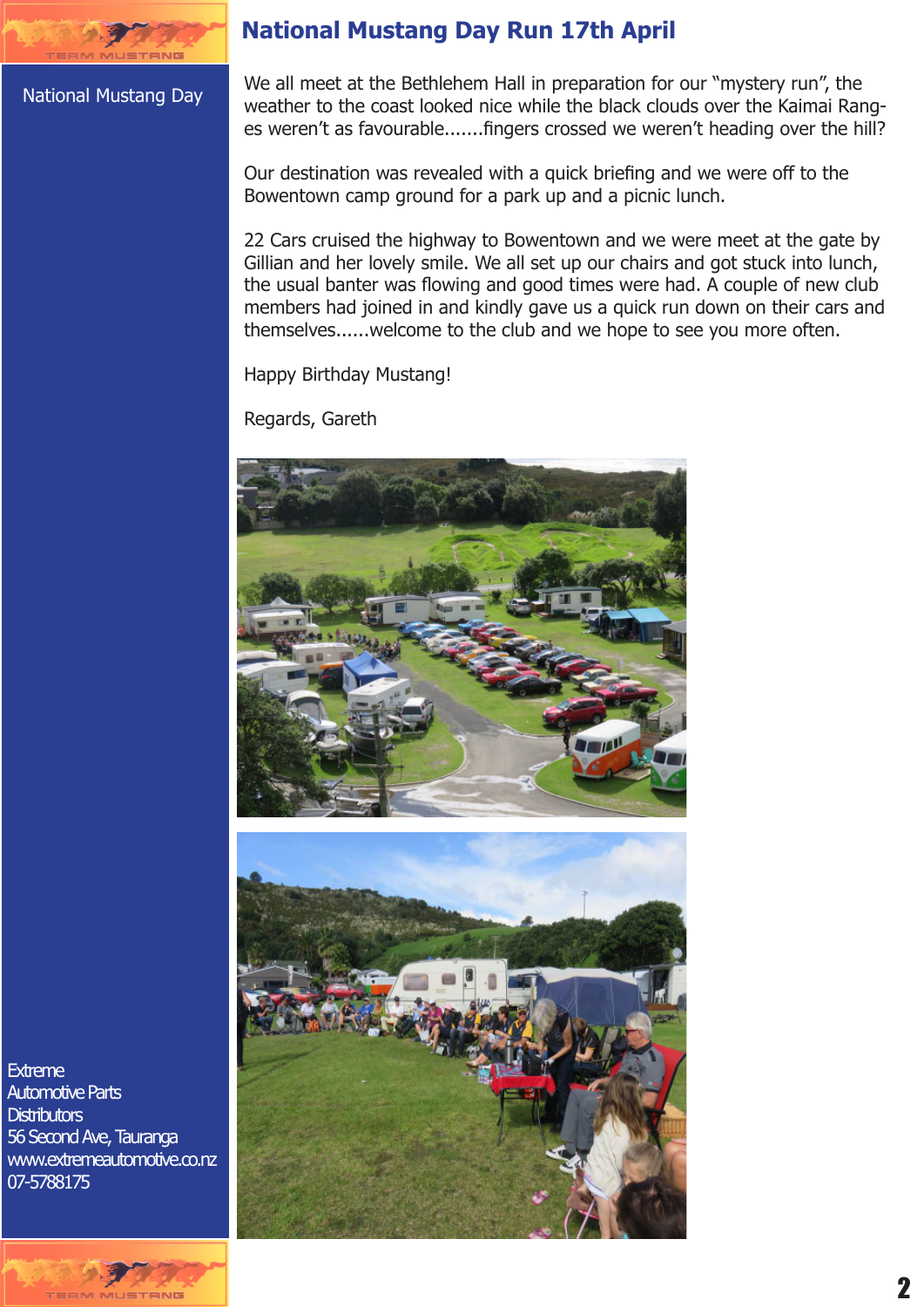## **ANZAC Run - Katikati.**

#### ANZAC Run

USTRNG

LEST WE FORGET.

Well I think some of our dub members did forget as there was only a small turn out of BOP club cars on this run. Thanks to club members who came all the way from Rotorua and Te Puke. Maybe it is too soon after the National Mustang run and perhaps we should combine the two for next year?

Debra and I left home and headed to Bethlehem, the sun was shining so we hoped we were in for a good day. At the Bethlehem Hall, we met up with our 5 club cars, a couple of new members, an Auckland member and some prospects in a 65 convertible who were interested in what the club had to offer.

We headed to Sapphire Springs Hot Pools. There we met up with the Waikato dub and headed up to the pool area. The Auckland club had already arrived so we had a bit of a catch up and checked out some of the cars.

The BOP club set out the games, which is a big part of this event. Thanks to all that helped and also made up the Bay team. The games when off really well, lots of laughs and cheering on your teams.

There lots of photos on our facebook page which you can find at (you don't need a facebook account just google) www.facebook.com/pg/BOPMustangOwnersClub this is managed by David & Vanessa.

After the games the best performing dub trophy was awarded to Auckland for gaining top points. We then sat down for our BYO picnic lunch and down came the rain, we all huddled under the B-B-Q shelter.

 All in all a great event and something we can be proud of as the BOP Mustang Owners Club is a strong club and other clubs respect that.

Regards, Graham







**Extreme** Automotive Parts **Distributors** 56 Second Ave, Tauranga www.extremeautomotive.co.nz 07-5788175

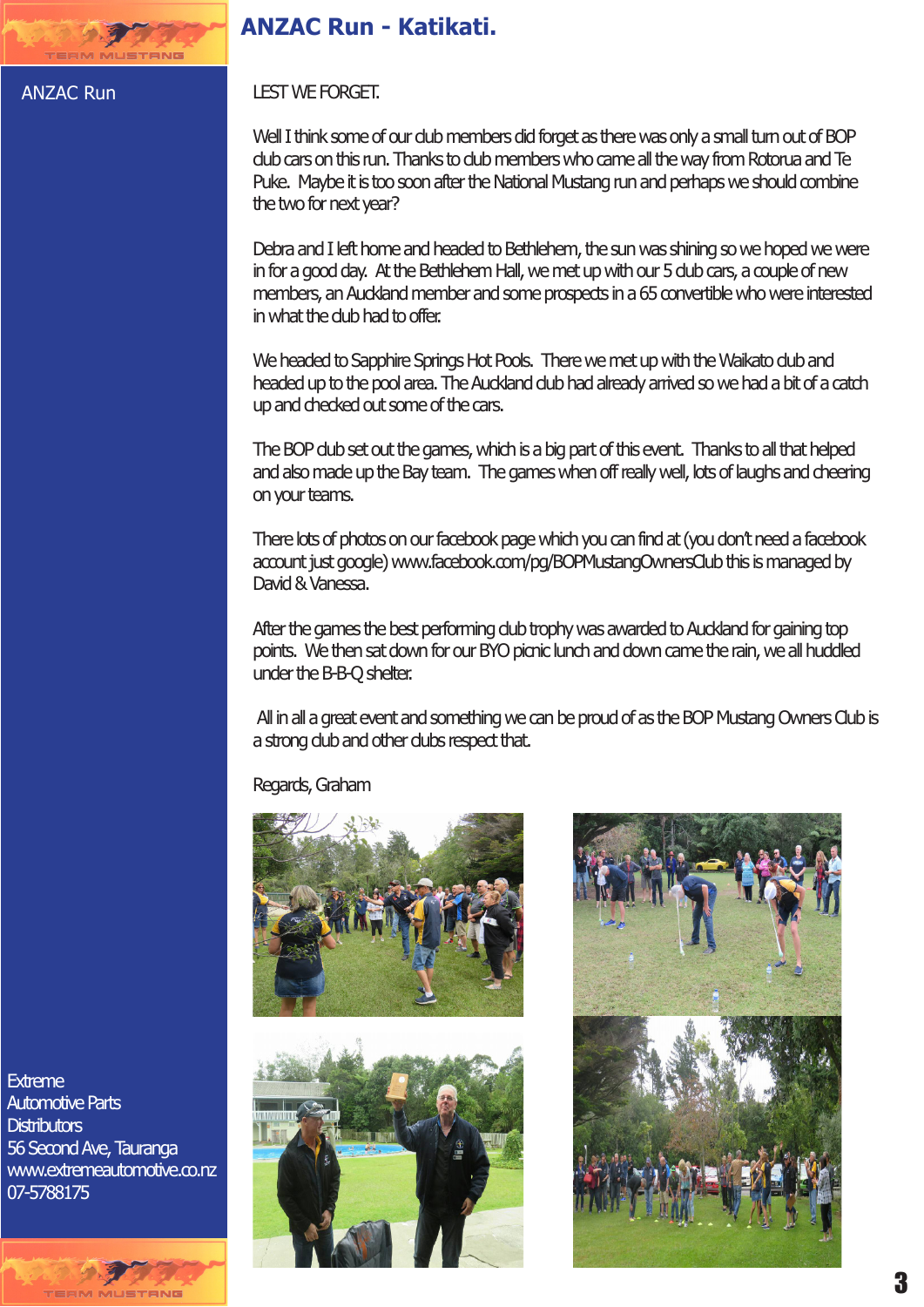

AGM Presidents Report

## **AGM - Presidents Report**

The Annual General Meeting held last Sunday heralds another new club year. It was good to see new members attending the meeting and taking an interest in the club and its future. It is great that several new members have joined the club committee and taken on roles newly vacated. The club has been fortunate to have had a stable committee with the core of the team relatively unchanged for the last few years but that cycle has come to an end with the majority of the committee stepping down. Gratitude is extended to all the outgoing committee members and the executive officers for the hard work done and their continued support of the club. It is my pleasure to introduce the new committee:

President **David Thomson** 07 332 3600 Vice President Duncan Counsell 07 577 1488<br>Editor Gary Frederiksen 07 574 1187 Editor Gary Frederiksen<br>Run Coordinator Dave Flett Run Coordinator **Dave Flett** 07 543 2143<br>Clothing Coordinator Maree Frederiksen 021 988 785 Clothing Coordinator Maree Frederiksen

mgfred@xtra.co.nz

Brenda Fitzpatrick Rusty McGowan Phil Roper Denis Street Diane Thomson Vanessa Thomson

At this stage the Secretary/Treasurer position is vacant, so if you are keen to get involved and have some basic book keeping and office administration skills the committee would love to hear from you. Expressions of interest should be lodged with either Duncan Counsell or myself. This is a voluntary position and only open to club members.

As with every other year annual membership subscriptions are due as of 1 April. There is a small increase this year with the annual sub now \$50 for a family membership.

Direct credit; BNZ Bank Mt Maunganui 02 0372 0186053 00 (use you surname as reference) Cheques should be posted to; The Secretary Bay of Plenty Mustang Club 7 Oleander Lane Mt Maunganui, 3116

We are always looking for new club run ideas, if you would like to host a run or you just know something of interest that would make a great day out, contact the club Run Coordinator Dave Flett, Ph. 07 543 2143. Dave can help with tips to make your day successful.

Maree Frederiksen is the new clothing coordinator. To order club clothing Maree can contacted on 021 988 785 or email mgfred@xtra.co.nz Regards, David Thomson President.

**Extreme** Automotive Parts **Distributors** 56 Second Ave, Tauranga www.extremeautomotive.co.nz 07-5788175